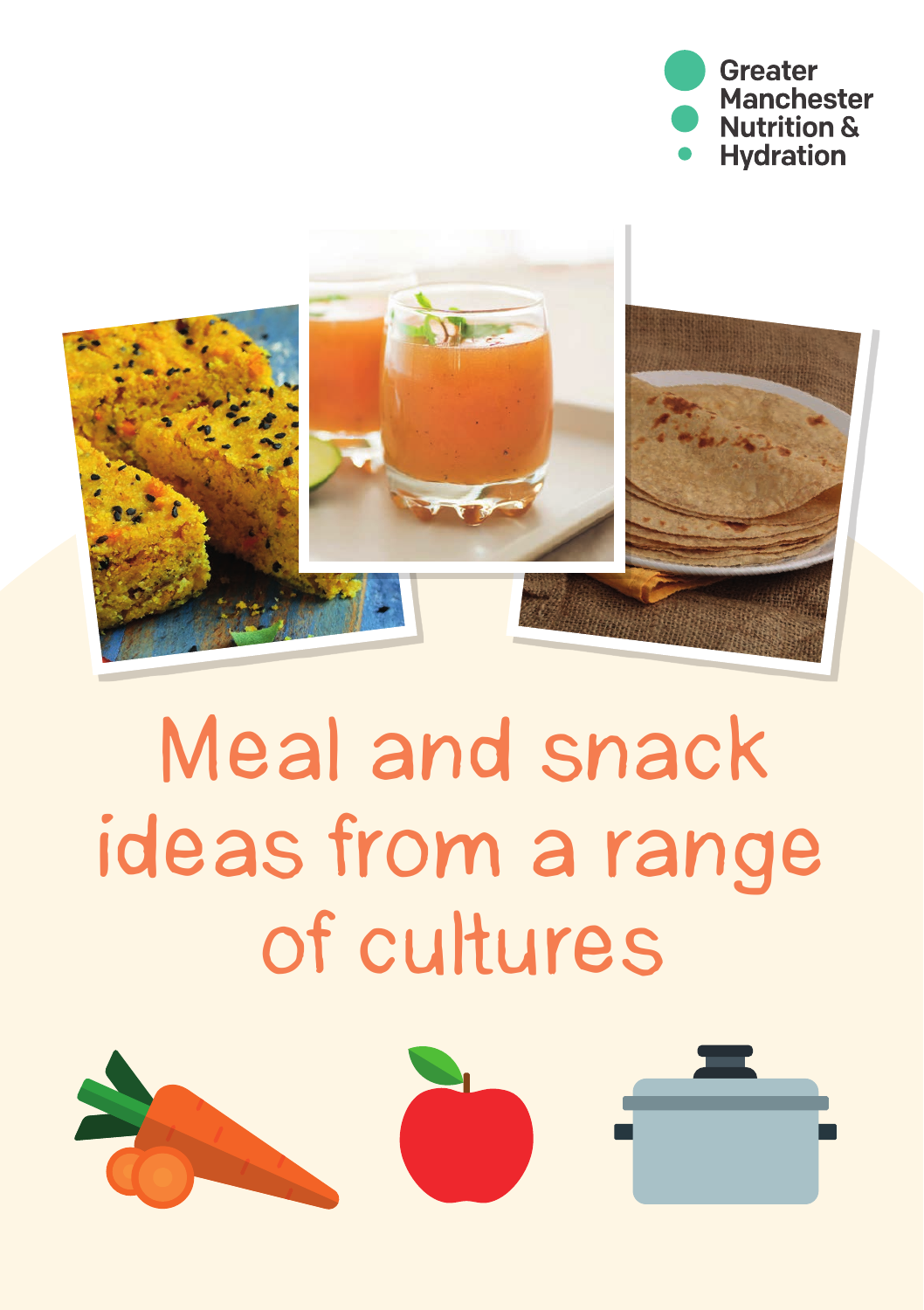This supplement is to be given with the **Eat, Drink, Live Well booklet**. It is based on the ideas from people who represent various cultures\*. It is intended to provide a wider range of snack and meal ideas for people who have a reduced appetite or who have lost weight without meaning to.



If you need to gain weight it is better to eat 6 smaller meals instead of 3 big meals – choose 6 from a variety of foods.

### Meals

Achaar paratha with egg and butter

Chicken soup with butter and cream

Curry made with butter and cream with rice

Halem (stew with lentils, chicken, spices)

Soya mince curry

Jacket potato, beans and cheese with vegetables

Vegetable pasta bake

Mielie pap (savoury – see recipe)

Porridge with fortified milk and honey

Chicken bhatter

Saag with butter

Flat bread, or naan with creamed vegetable soup

Fish and chips

Eggs, cheese and bread

Rice and meat

Vegetarian cottage pie (lentils or soya mince)

Vegetable casserole

Vegetable curry and chips











### Snacks

Full fat yoghurt Alsi pinni (flax seeds sweets) Fresh / tinned fruit **Biscuits** Cake rusks / cream cake Methai (Indian sweets with desi ghee) Burfi (milk based sweet) Handvo (vegetable cake – see recipe) Vegetarian cocktail sausages Mini cheese and onion pie Toast and honey Baklava (sweet pastry) Scones Gol papdi (cake) Indian sweets Vedhmi puranpati (stuffed flatbread) Samosa **Nuts** Puri (flatbread) Flap jacks Cereals / porridge Bhakhari (flat bread)

## Puddings

Gajer halwa (sweet carrot) Sweet rice with raisins, almonds and butter Semolina pudding with butter, sugar and nuts (purriyani) Mielie pap (sweet – see recipe) Jalebi (sweet batter) and milk Rice pudding Panjiri with dried fruits Apple pie or crumble and custard



| <b>Drinks</b>            |
|--------------------------|
| Panha                    |
| Piyush                   |
| Chaas (see recipes)      |
| Milky tea / milky coffee |
| Lassi                    |
| Fruit smoothie           |
| Ayran (yoghurt drink)    |
|                          |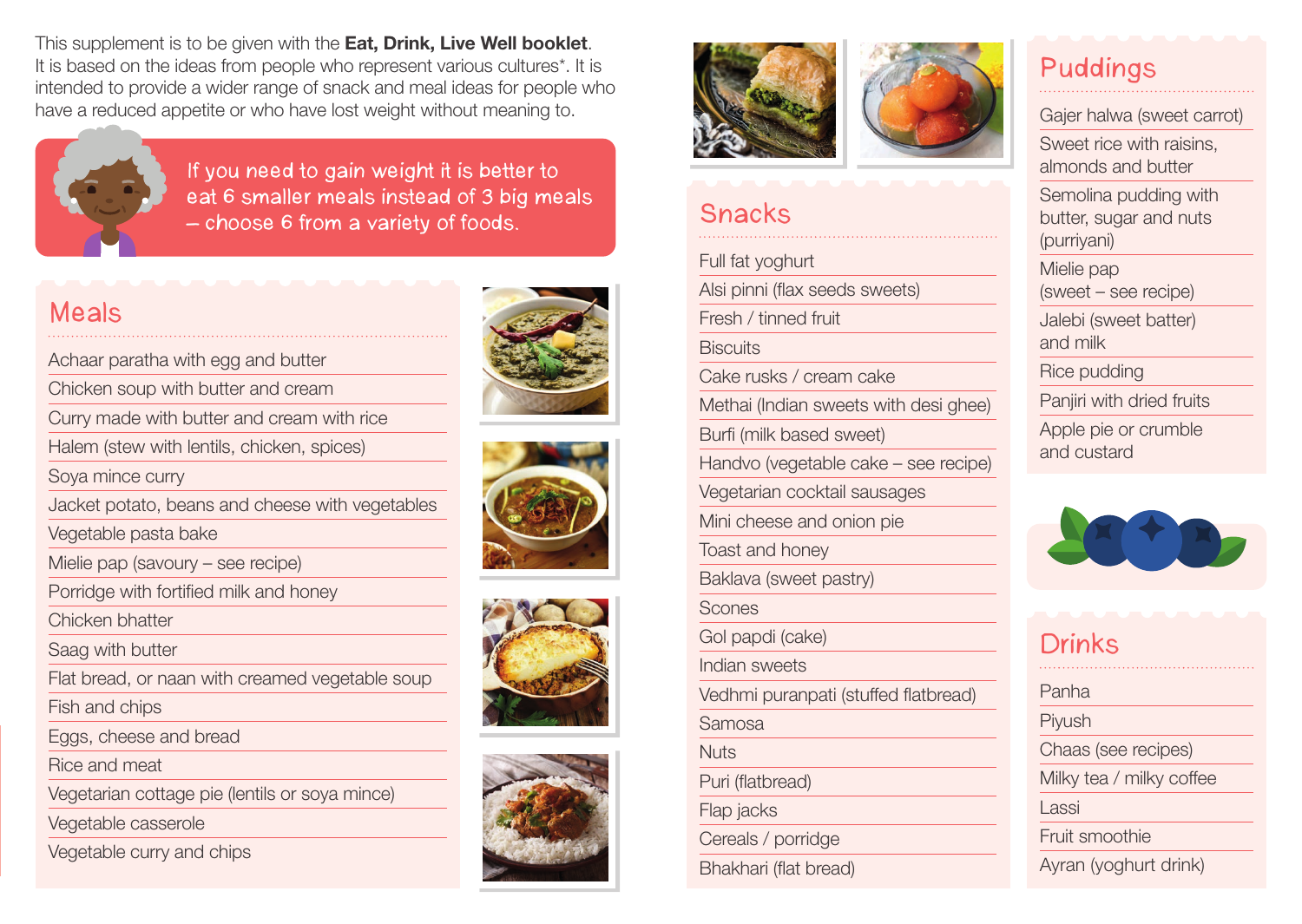# Refreshing Drinks

# Panha

makes 4–6 glasses

- 2 raw mangoes
- 3/4 cup sugar
- ½ teaspoon cardamom powder (elachi)
- Pinch saffron

### Method:

- 1. Boil the raw mangoes in water until soft.
- 2. Drain all the water, remove the skins from the mangoes and strain the pulp.
- 3. Add sugar, cardamom powder and saffron mix well.
- 4. Store in a bottle and refrigerate.
- 5. When you wish to drink, put 2 tablespoons of the mixture into a glass and top up with chilled water.

Piyush

makes 4 glasses

• Sugar to taste

Method<sup>.</sup>

• 1½ cups of shrikhand • 3 cups of buttermilk

• Garnish with sliced pistachios

Whisk ingredients together, chill, pour into glasses and garnish.







### Chaas makes 4 glasses • 2 cups of fresh curds • 1 teaspoon of roasted cumin seed powder (jeera) • Half a teaspoon of green chilli-ginger paste • ½ teaspoon black salt • 4 cups cold water • Garnish – chopped coriander For the tempering (optional) • 1 teaspoon oil

• ¼ mustard seeds, pinch asafoetida (hing)

#### Method:

- 1. Whisk the curds until smooth and add roasted cumin seed powder green chilli-ginger paste, black salt – mix well.
- 2.Add 4 cups cold water.
- 3. If you want to temper, heat the oil, add mustard seeds and asafoetida until mustard seeds crackle then pour over the buttermilk.
- 4.Garnish with chopped coriander.

Serve chilled – delicious served with handvo

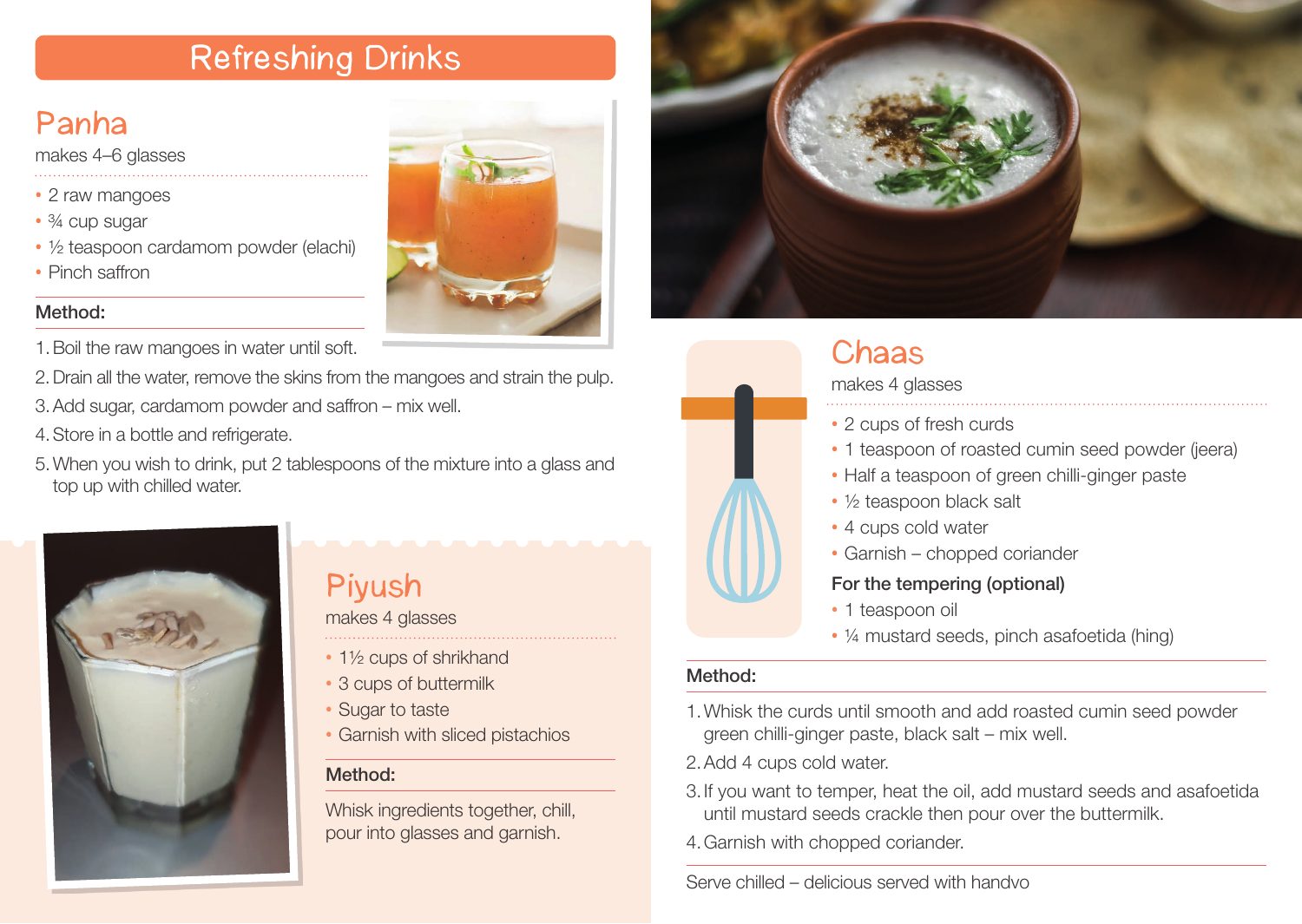# Snacks and small meals

### Handvo

Savoury cake made with lentils, rice and vegetables

- 2 cups of rice (chawal)
- 1/4 cup wheat (optional)
- 1 cup of toovar dal (arhar)
- 1/4 cup urid dal
- ¼ cup bengal gram (chana)
- ¼ cup split green gram (mung)
- 2 1/2 cups white pumpkin (lauki) grated
- 1 teaspoon bi-carb soda
- 1 cup sour curds (or yoghurt)
- 4 tablespoons oil
- Juice of 1/2 lemon
- 2 tablespoon sugar
- 1 teaspoon chilli powder
- 1/<sub>2</sub> teaspoon turmeric
- 3 tablespoons green chilli ginger paste
- Pinch salt

### For the tempering

- 2 teaspoons mustard seeds
- 2 teaspoons carom seeds
- 2 teaspoons sesame seeds
- 2 teaspoons asafoetida (hing)
- 4 tablespoons oil



#### Method:

- 1. Rinse rice, then soak rice and dals for 4–5 hours, and drain.
- 2. Grind to a paste, gradually add sour curds, stir to prevent lumps. Ferment for 8 hours.
- 3. Mix in the rest of the ingredients. Pour this batter mix into a green tin or thali.

### **Tempering**

Heat the oil in a pan, add mustard seeds until they crackle, add carom seeds, asafoetida and sesame seeds. When the sesame seeds are golden, pour mix over the batter. Bake in a preheated oven at 200C (400F) for 30-35 minutes until golden. Cut into desired shapes.

Serve hot with peanut and coriander, chutney or tomato ketchup.



### Method:

1. Put the water in a saucepan and bring to the boil.

**Optional (savoury):** you can add a tin of sweetcorn at this stage or a teaspoon of garlic.

- 2. Turn to a low heat once boiling and immediately add in the butter and the maize meal.
- 3. Adjust with extra water or maize meal to the consistency of your liking.

**Optional (savoury): smooth** off the top of the pap in the pot and smooth over a tin of tomato and onion mix. Cover with grated cheese.

# Meilie 'Pap' or 'Putu'

- 2 cups (500 ml) water
- 1/2 tsp (2.5ml) salt
- 1 cup (250 ml) maize meal
- 1 tbls (15ml) butter

#### Optional extras (savoury)

- 1x tin sweetcorn
- 1x tsp crushed garlic
- 1x 400g tin tomato
- 200g grated cheddar cheese

### Optional extras (sweet)

- Sugar and milk to taste
- 4. Leave to cook covered on a low heat for about 30 minutes. Turn the heat right down so it stays warm.



Optional (sweet): Add milk / inkomazi (sour milk) and sugar to taste.